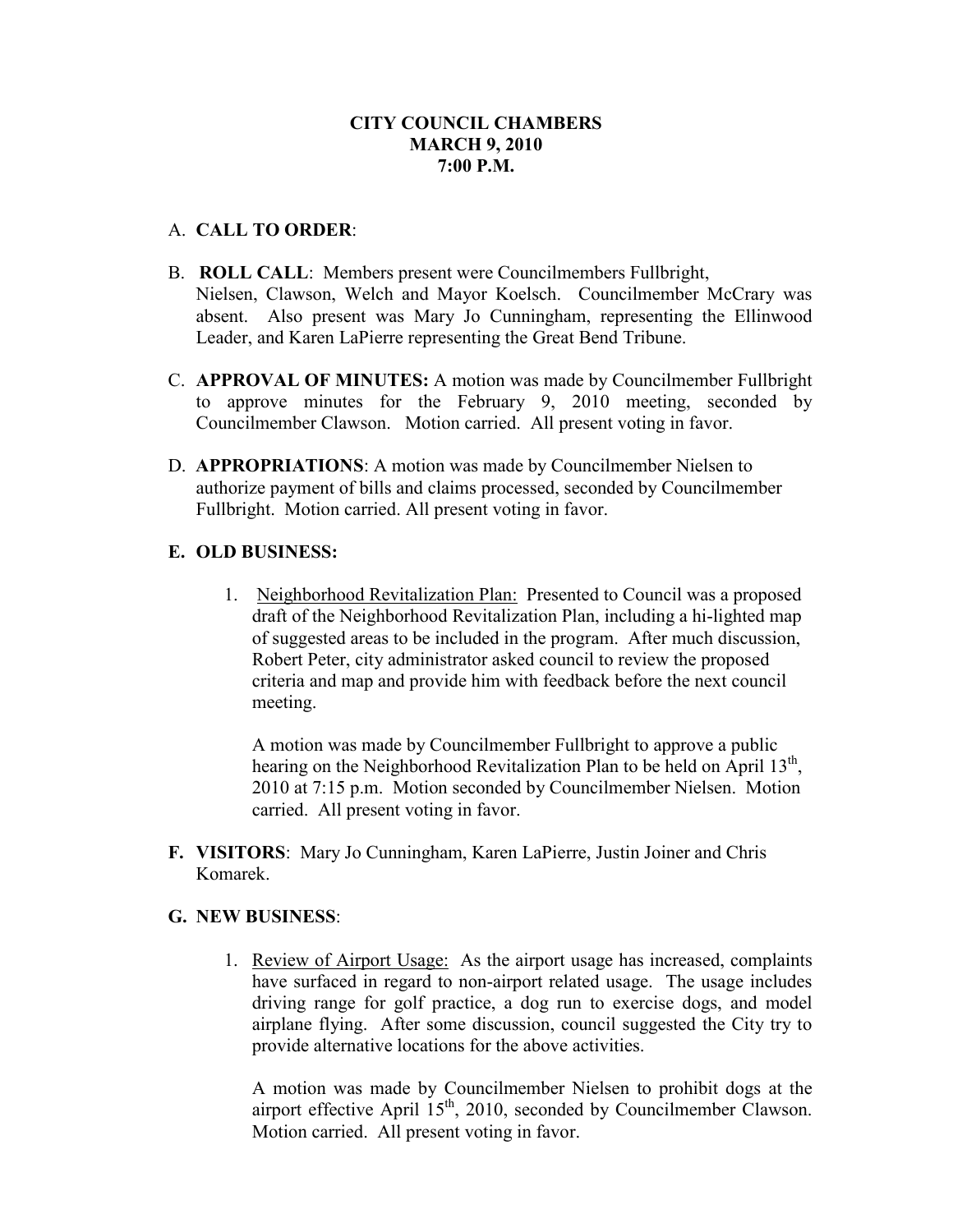# **CITY COUNCIL CHAMBERS MARCH 9, 2010 7:00 P.M.**

- 2. Annexation of Airport Property: Presented to council was ordinance 2010-2, an ordinance annexing land to the City of Ellinwood, Kansas. A motion was made by Councilmember Fullbright to approve ordinance 2010-2 annexing the airport property, including the compost site, seconded by Councilmember Clawson. Motion carried. All present voting in favor.
- 3. Appointment to KMEA Board of Directors: Each year the city has to renew appointments to the Kansas Municipal Energy Agency Board of Directors. Robert Peter and Dave Lloyd currently serve as directors and Mayor Koelsch is the alternate. Robert Peter's appointment as director #1 was for a two year term, which will expire in May, 2011. Therefore, director #2 and the alternate need to be appointed.

A motion was made by Councilmember Clawson to appoint Dave Lloyd as director #2 and Mayor Koelsch as the alternate, seconded by Councilmember Welch. Motion carried. All present voting in favor.

## H. **REPORTS**:

- 1. Municipal Court Report: Presented to Council was the Municipal Court Report for February 2010.
- 2 Utilities Production Report: Presented to Council was the Utilities Production Report.
- 3. Staff Reports:
	- a) Staff reported Chris Komarek and Spencer Proffitt attended NIMS training in Great Bend.
	- b) Staff reported a sewer issue at 215 W.  $2<sup>nd</sup>$ , which will require the City to cut up part of the street to take the line east and attach to the sewer line on Kennedy Street. At the request of staff, council approved charging the customer materials only for this project.
	- c) Staff explained the legislative proposal on increased sales tax on utilities.
	- d) Chris Komarek has received notification of a fire grant in the amount of \$19,590.00 with a 5% match of \$979.00. The grant proceeds will be used for fire hose and attachments.
	- e) Staff reported Kim Schartz will be attending the City Clerk Conference in Wichita, March  $10^{th}$  through the  $12^{th}$ .
	- f) Staff will be meeting with Jeff Jensen regarding the City insurance renewal.